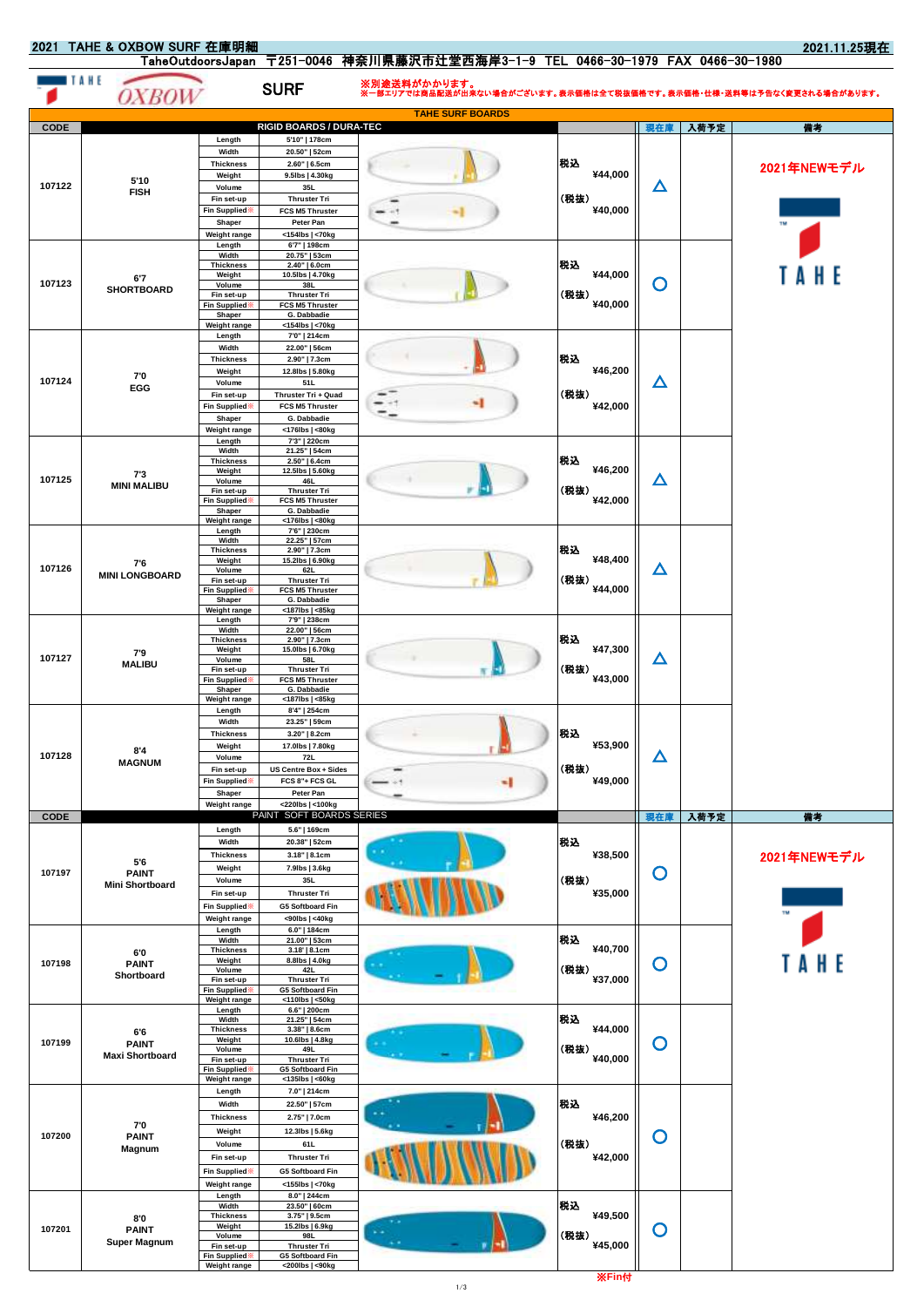| 入荷予定<br><b>CODE</b><br>RETRO DURA-TEC<br>現在庫<br>儒考<br>Length<br>5'10"   178cm<br>Width<br>20.50"   52cm<br><b>SY FE</b><br>税込<br><b>Thickness</b><br>2.60"   6.5cm<br>¥44,000<br>Weight<br>9.5lbs   4.30kg<br>5'10"<br>103769<br><b>RETRO</b><br>Δ<br>35L<br>Volume<br>Fish<br>(税抜)<br><b>Thruster Tri</b><br>Fin set-up<br>IX RO<br>FCS M5 Thruster<br>¥40,000<br>Fin Supplied <sup>*</sup><br>Peter Pan<br>Shaper<br><154lbs   <70kg<br>Weight range<br>Length<br>6'7"   198cm<br>Width<br>20.75"   53cm<br>税込<br><b>Thickness</b><br>2.40"   6.0cm<br>54<br>6'7''<br>¥44,000<br>Weight<br>10.5lbs   4.70kg<br>103770<br>△<br><b>RETRO</b><br>Volume<br>38L<br>(税抜)<br>Shortboard<br><b>Thruster Tri</b><br>Fin set-up<br>¥40,000<br>FCS M5 Thruster<br>Fin Supplied<br>Shaper<br>G. Dabbadie<br>Weight range<br><154lbs   <70kg<br>Length<br>7'0"   214cm<br>Width<br>22.00"   56cm<br>税込<br><b>Thickness</b><br>2.90"   7.3cm<br>$5 - 76$<br>7'0"<br>¥46,200<br>Weight<br>12.8lbs   5.80kg<br>O<br>103771<br><b>RETRO</b><br>Volume<br>51L<br>(税抜)<br>Thruster Tri + Quad<br>Fin set-up<br>Egg<br>¥42,000<br>Fin Supplied <sup>*</sup><br>FCS M5 Thruster<br>Shaper<br>G. Dabbadie<br>Weight range<br><176lbs   <80kg<br>Length<br>7'3"   220cm<br>Width<br>21.25"   54cm<br>税込<br><b>Thickness</b><br>2.50"   6.4cm<br>$R - 48$<br>7'3''<br>¥46,200<br>Weight<br>12.5lbs   5.60kg<br>103772<br>Ő<br><b>RETRO</b><br>Volume<br>46L<br>(税抜)<br>Fin set-up<br><b>Thruster Tri</b><br><b>Mini Malibu</b><br>¥42,000<br>Fin Supplied <sup>*</sup><br>FCS M5 Thruster<br>Shaper<br>G. Dabbadie<br>Weight range<br><176lbs   <80kg<br>Length<br>7'6"   230cm<br>Width<br>22.25"   57cm<br>税込<br><b>Thickness</b><br>2.90"   7.3cm<br>n vir<br>7'6"<br>¥48,400<br>Weight<br>15.2lbs   6.90kg<br>103773<br>$\Delta$<br><b>RETRO</b><br>Volume<br>62L<br>(税抜)<br><b>Thruster Tri</b><br>Fin set-up<br>Mini Nose Rider<br>¥44,000<br>Fin Supplied:<br>FCS M5 Thruster<br>Shaper<br>G. Dabbadie<br>Weight range<br><187lbs   <85kg<br>7'9"   238cm<br>Length<br>Width<br>22.00"   56cm<br>税込<br><b>Thickness</b><br>2.90"   7.3cm<br>$\mathcal{N}_{\mathcal{R}}$<br>7'9"<br>¥47,300<br>15.0lbs   6.70kg<br>Weight<br>1<br>103774<br><b>RETRO</b><br>Volume<br>58L<br>(税抜)<br>Fin set-up<br><b>Thruster Tri</b><br><b>Malibu</b><br>¥43,000<br>FCS M5 Thruster<br>Fin Supplied<br>G. Dabbadie<br>Shaper<br>Weight range<br><187lbs   <85kg<br>Length<br>8'4"   254cm<br>Width<br>23.25"   59cm<br>税込<br><b>Thickness</b><br>$3.20"$   8.2cm<br>$n - d$<br>8'4"<br>¥53,900<br>Weight<br>17.0lbs   7.80kg<br>5<br>103775<br><b>RETRO</b><br>Volume<br>72L<br>(税抜)<br><b>US Centre Box + Sides</b><br>Fin set-up<br>Magnum<br>¥49,000<br>FCS 8"+ FCS GL<br>Fin Supplied<br>Shaper<br>Peter Pan<br>Weight range<br><220lbs   <100kg<br><b>OXBOW SURF - START &amp; EVOLVE</b><br>SOFT BOARDS SERIES<br><b>CODE</b><br>現在庫<br>入荷予定<br>備考<br>5.6"   169cm<br>Length<br>税込<br>Width<br>20.38"   52cm<br>¥38,500<br><b>Thickness</b><br>3.18"   8.1cm<br>5'6"<br>Weight<br>7.9lbs   3.6kg<br>105416<br>△<br><b>Mini Shortboard</b><br>(税抜)<br>Volume<br>35L<br>¥35,000<br>Fin set-up<br><b>Thruster Tri</b><br>Fin Supplied **<br><b>G5 Softboard Fin</b><br><90lbs   <40kg<br>Weight range<br>6.0"   184cm<br>Length<br>税込<br>Width<br>21.00"   53cm<br>¥40,700<br><b>Thickness</b><br>3.18'   8.1cm<br>6'0"<br>Weight<br>8.8lbs   4.0kg<br>O<br>105417<br>(税抜)<br>Shortboard<br>42L<br>Volume<br>¥37,000<br>Fin set-up<br><b>Thruster Tri</b><br>Fin Supplied<br><b>G5 Softboard Fin</b><br>Weight range<br><110lbs   <50kg<br>6.6"   200cm<br>Length<br>税込<br>Width<br>21.25"   54cm<br>¥44,000<br><b>Thickness</b><br>3.38"   8.6cm<br>6'6"<br>Weight<br>10.6lbs   4.8kg<br>$\mathbf O$<br>105418<br>(税抜)<br><b>Maxi Shortboard</b><br>49L<br>Volume<br>¥40,000<br>Fin set-up<br><b>Thruster Tri</b> | 2021年継続モデル<br>2021年継続モデル        |  |  |  | <b>OXBOW SURF - PROGRESSION</b> |  |  |  |
|------------------------------------------------------------------------------------------------------------------------------------------------------------------------------------------------------------------------------------------------------------------------------------------------------------------------------------------------------------------------------------------------------------------------------------------------------------------------------------------------------------------------------------------------------------------------------------------------------------------------------------------------------------------------------------------------------------------------------------------------------------------------------------------------------------------------------------------------------------------------------------------------------------------------------------------------------------------------------------------------------------------------------------------------------------------------------------------------------------------------------------------------------------------------------------------------------------------------------------------------------------------------------------------------------------------------------------------------------------------------------------------------------------------------------------------------------------------------------------------------------------------------------------------------------------------------------------------------------------------------------------------------------------------------------------------------------------------------------------------------------------------------------------------------------------------------------------------------------------------------------------------------------------------------------------------------------------------------------------------------------------------------------------------------------------------------------------------------------------------------------------------------------------------------------------------------------------------------------------------------------------------------------------------------------------------------------------------------------------------------------------------------------------------------------------------------------------------------------------------------------------------------------------------------------------------------------------------------------------------------------------------------------------------------------------------------------------------------------------------------------------------------------------------------------------------------------------------------------------------------------------------------------------------------------------------------------------------------------------------------------------------------------------------------------------------------------------------------------------------------------------------------------------------------------------------------------------------------------------------------------------------------------------------------------------------------------------------------------------------------------------------------------------------------------------------------------------------------------------------------------------------------------------------------------------------------------------------------------------------------------------------------------------------------------------------------------------------------------------------------------------------------------------------------------------------------------------------------------------------------------------------|---------------------------------|--|--|--|---------------------------------|--|--|--|
|                                                                                                                                                                                                                                                                                                                                                                                                                                                                                                                                                                                                                                                                                                                                                                                                                                                                                                                                                                                                                                                                                                                                                                                                                                                                                                                                                                                                                                                                                                                                                                                                                                                                                                                                                                                                                                                                                                                                                                                                                                                                                                                                                                                                                                                                                                                                                                                                                                                                                                                                                                                                                                                                                                                                                                                                                                                                                                                                                                                                                                                                                                                                                                                                                                                                                                                                                                                                                                                                                                                                                                                                                                                                                                                                                                                                                                                                                          |                                 |  |  |  |                                 |  |  |  |
|                                                                                                                                                                                                                                                                                                                                                                                                                                                                                                                                                                                                                                                                                                                                                                                                                                                                                                                                                                                                                                                                                                                                                                                                                                                                                                                                                                                                                                                                                                                                                                                                                                                                                                                                                                                                                                                                                                                                                                                                                                                                                                                                                                                                                                                                                                                                                                                                                                                                                                                                                                                                                                                                                                                                                                                                                                                                                                                                                                                                                                                                                                                                                                                                                                                                                                                                                                                                                                                                                                                                                                                                                                                                                                                                                                                                                                                                                          |                                 |  |  |  |                                 |  |  |  |
|                                                                                                                                                                                                                                                                                                                                                                                                                                                                                                                                                                                                                                                                                                                                                                                                                                                                                                                                                                                                                                                                                                                                                                                                                                                                                                                                                                                                                                                                                                                                                                                                                                                                                                                                                                                                                                                                                                                                                                                                                                                                                                                                                                                                                                                                                                                                                                                                                                                                                                                                                                                                                                                                                                                                                                                                                                                                                                                                                                                                                                                                                                                                                                                                                                                                                                                                                                                                                                                                                                                                                                                                                                                                                                                                                                                                                                                                                          |                                 |  |  |  |                                 |  |  |  |
|                                                                                                                                                                                                                                                                                                                                                                                                                                                                                                                                                                                                                                                                                                                                                                                                                                                                                                                                                                                                                                                                                                                                                                                                                                                                                                                                                                                                                                                                                                                                                                                                                                                                                                                                                                                                                                                                                                                                                                                                                                                                                                                                                                                                                                                                                                                                                                                                                                                                                                                                                                                                                                                                                                                                                                                                                                                                                                                                                                                                                                                                                                                                                                                                                                                                                                                                                                                                                                                                                                                                                                                                                                                                                                                                                                                                                                                                                          |                                 |  |  |  |                                 |  |  |  |
|                                                                                                                                                                                                                                                                                                                                                                                                                                                                                                                                                                                                                                                                                                                                                                                                                                                                                                                                                                                                                                                                                                                                                                                                                                                                                                                                                                                                                                                                                                                                                                                                                                                                                                                                                                                                                                                                                                                                                                                                                                                                                                                                                                                                                                                                                                                                                                                                                                                                                                                                                                                                                                                                                                                                                                                                                                                                                                                                                                                                                                                                                                                                                                                                                                                                                                                                                                                                                                                                                                                                                                                                                                                                                                                                                                                                                                                                                          |                                 |  |  |  |                                 |  |  |  |
|                                                                                                                                                                                                                                                                                                                                                                                                                                                                                                                                                                                                                                                                                                                                                                                                                                                                                                                                                                                                                                                                                                                                                                                                                                                                                                                                                                                                                                                                                                                                                                                                                                                                                                                                                                                                                                                                                                                                                                                                                                                                                                                                                                                                                                                                                                                                                                                                                                                                                                                                                                                                                                                                                                                                                                                                                                                                                                                                                                                                                                                                                                                                                                                                                                                                                                                                                                                                                                                                                                                                                                                                                                                                                                                                                                                                                                                                                          |                                 |  |  |  |                                 |  |  |  |
|                                                                                                                                                                                                                                                                                                                                                                                                                                                                                                                                                                                                                                                                                                                                                                                                                                                                                                                                                                                                                                                                                                                                                                                                                                                                                                                                                                                                                                                                                                                                                                                                                                                                                                                                                                                                                                                                                                                                                                                                                                                                                                                                                                                                                                                                                                                                                                                                                                                                                                                                                                                                                                                                                                                                                                                                                                                                                                                                                                                                                                                                                                                                                                                                                                                                                                                                                                                                                                                                                                                                                                                                                                                                                                                                                                                                                                                                                          |                                 |  |  |  |                                 |  |  |  |
|                                                                                                                                                                                                                                                                                                                                                                                                                                                                                                                                                                                                                                                                                                                                                                                                                                                                                                                                                                                                                                                                                                                                                                                                                                                                                                                                                                                                                                                                                                                                                                                                                                                                                                                                                                                                                                                                                                                                                                                                                                                                                                                                                                                                                                                                                                                                                                                                                                                                                                                                                                                                                                                                                                                                                                                                                                                                                                                                                                                                                                                                                                                                                                                                                                                                                                                                                                                                                                                                                                                                                                                                                                                                                                                                                                                                                                                                                          |                                 |  |  |  |                                 |  |  |  |
|                                                                                                                                                                                                                                                                                                                                                                                                                                                                                                                                                                                                                                                                                                                                                                                                                                                                                                                                                                                                                                                                                                                                                                                                                                                                                                                                                                                                                                                                                                                                                                                                                                                                                                                                                                                                                                                                                                                                                                                                                                                                                                                                                                                                                                                                                                                                                                                                                                                                                                                                                                                                                                                                                                                                                                                                                                                                                                                                                                                                                                                                                                                                                                                                                                                                                                                                                                                                                                                                                                                                                                                                                                                                                                                                                                                                                                                                                          |                                 |  |  |  |                                 |  |  |  |
|                                                                                                                                                                                                                                                                                                                                                                                                                                                                                                                                                                                                                                                                                                                                                                                                                                                                                                                                                                                                                                                                                                                                                                                                                                                                                                                                                                                                                                                                                                                                                                                                                                                                                                                                                                                                                                                                                                                                                                                                                                                                                                                                                                                                                                                                                                                                                                                                                                                                                                                                                                                                                                                                                                                                                                                                                                                                                                                                                                                                                                                                                                                                                                                                                                                                                                                                                                                                                                                                                                                                                                                                                                                                                                                                                                                                                                                                                          |                                 |  |  |  |                                 |  |  |  |
|                                                                                                                                                                                                                                                                                                                                                                                                                                                                                                                                                                                                                                                                                                                                                                                                                                                                                                                                                                                                                                                                                                                                                                                                                                                                                                                                                                                                                                                                                                                                                                                                                                                                                                                                                                                                                                                                                                                                                                                                                                                                                                                                                                                                                                                                                                                                                                                                                                                                                                                                                                                                                                                                                                                                                                                                                                                                                                                                                                                                                                                                                                                                                                                                                                                                                                                                                                                                                                                                                                                                                                                                                                                                                                                                                                                                                                                                                          |                                 |  |  |  |                                 |  |  |  |
|                                                                                                                                                                                                                                                                                                                                                                                                                                                                                                                                                                                                                                                                                                                                                                                                                                                                                                                                                                                                                                                                                                                                                                                                                                                                                                                                                                                                                                                                                                                                                                                                                                                                                                                                                                                                                                                                                                                                                                                                                                                                                                                                                                                                                                                                                                                                                                                                                                                                                                                                                                                                                                                                                                                                                                                                                                                                                                                                                                                                                                                                                                                                                                                                                                                                                                                                                                                                                                                                                                                                                                                                                                                                                                                                                                                                                                                                                          |                                 |  |  |  |                                 |  |  |  |
|                                                                                                                                                                                                                                                                                                                                                                                                                                                                                                                                                                                                                                                                                                                                                                                                                                                                                                                                                                                                                                                                                                                                                                                                                                                                                                                                                                                                                                                                                                                                                                                                                                                                                                                                                                                                                                                                                                                                                                                                                                                                                                                                                                                                                                                                                                                                                                                                                                                                                                                                                                                                                                                                                                                                                                                                                                                                                                                                                                                                                                                                                                                                                                                                                                                                                                                                                                                                                                                                                                                                                                                                                                                                                                                                                                                                                                                                                          |                                 |  |  |  |                                 |  |  |  |
|                                                                                                                                                                                                                                                                                                                                                                                                                                                                                                                                                                                                                                                                                                                                                                                                                                                                                                                                                                                                                                                                                                                                                                                                                                                                                                                                                                                                                                                                                                                                                                                                                                                                                                                                                                                                                                                                                                                                                                                                                                                                                                                                                                                                                                                                                                                                                                                                                                                                                                                                                                                                                                                                                                                                                                                                                                                                                                                                                                                                                                                                                                                                                                                                                                                                                                                                                                                                                                                                                                                                                                                                                                                                                                                                                                                                                                                                                          |                                 |  |  |  |                                 |  |  |  |
|                                                                                                                                                                                                                                                                                                                                                                                                                                                                                                                                                                                                                                                                                                                                                                                                                                                                                                                                                                                                                                                                                                                                                                                                                                                                                                                                                                                                                                                                                                                                                                                                                                                                                                                                                                                                                                                                                                                                                                                                                                                                                                                                                                                                                                                                                                                                                                                                                                                                                                                                                                                                                                                                                                                                                                                                                                                                                                                                                                                                                                                                                                                                                                                                                                                                                                                                                                                                                                                                                                                                                                                                                                                                                                                                                                                                                                                                                          |                                 |  |  |  |                                 |  |  |  |
|                                                                                                                                                                                                                                                                                                                                                                                                                                                                                                                                                                                                                                                                                                                                                                                                                                                                                                                                                                                                                                                                                                                                                                                                                                                                                                                                                                                                                                                                                                                                                                                                                                                                                                                                                                                                                                                                                                                                                                                                                                                                                                                                                                                                                                                                                                                                                                                                                                                                                                                                                                                                                                                                                                                                                                                                                                                                                                                                                                                                                                                                                                                                                                                                                                                                                                                                                                                                                                                                                                                                                                                                                                                                                                                                                                                                                                                                                          |                                 |  |  |  |                                 |  |  |  |
|                                                                                                                                                                                                                                                                                                                                                                                                                                                                                                                                                                                                                                                                                                                                                                                                                                                                                                                                                                                                                                                                                                                                                                                                                                                                                                                                                                                                                                                                                                                                                                                                                                                                                                                                                                                                                                                                                                                                                                                                                                                                                                                                                                                                                                                                                                                                                                                                                                                                                                                                                                                                                                                                                                                                                                                                                                                                                                                                                                                                                                                                                                                                                                                                                                                                                                                                                                                                                                                                                                                                                                                                                                                                                                                                                                                                                                                                                          |                                 |  |  |  |                                 |  |  |  |
|                                                                                                                                                                                                                                                                                                                                                                                                                                                                                                                                                                                                                                                                                                                                                                                                                                                                                                                                                                                                                                                                                                                                                                                                                                                                                                                                                                                                                                                                                                                                                                                                                                                                                                                                                                                                                                                                                                                                                                                                                                                                                                                                                                                                                                                                                                                                                                                                                                                                                                                                                                                                                                                                                                                                                                                                                                                                                                                                                                                                                                                                                                                                                                                                                                                                                                                                                                                                                                                                                                                                                                                                                                                                                                                                                                                                                                                                                          |                                 |  |  |  |                                 |  |  |  |
|                                                                                                                                                                                                                                                                                                                                                                                                                                                                                                                                                                                                                                                                                                                                                                                                                                                                                                                                                                                                                                                                                                                                                                                                                                                                                                                                                                                                                                                                                                                                                                                                                                                                                                                                                                                                                                                                                                                                                                                                                                                                                                                                                                                                                                                                                                                                                                                                                                                                                                                                                                                                                                                                                                                                                                                                                                                                                                                                                                                                                                                                                                                                                                                                                                                                                                                                                                                                                                                                                                                                                                                                                                                                                                                                                                                                                                                                                          |                                 |  |  |  |                                 |  |  |  |
|                                                                                                                                                                                                                                                                                                                                                                                                                                                                                                                                                                                                                                                                                                                                                                                                                                                                                                                                                                                                                                                                                                                                                                                                                                                                                                                                                                                                                                                                                                                                                                                                                                                                                                                                                                                                                                                                                                                                                                                                                                                                                                                                                                                                                                                                                                                                                                                                                                                                                                                                                                                                                                                                                                                                                                                                                                                                                                                                                                                                                                                                                                                                                                                                                                                                                                                                                                                                                                                                                                                                                                                                                                                                                                                                                                                                                                                                                          |                                 |  |  |  |                                 |  |  |  |
|                                                                                                                                                                                                                                                                                                                                                                                                                                                                                                                                                                                                                                                                                                                                                                                                                                                                                                                                                                                                                                                                                                                                                                                                                                                                                                                                                                                                                                                                                                                                                                                                                                                                                                                                                                                                                                                                                                                                                                                                                                                                                                                                                                                                                                                                                                                                                                                                                                                                                                                                                                                                                                                                                                                                                                                                                                                                                                                                                                                                                                                                                                                                                                                                                                                                                                                                                                                                                                                                                                                                                                                                                                                                                                                                                                                                                                                                                          |                                 |  |  |  |                                 |  |  |  |
|                                                                                                                                                                                                                                                                                                                                                                                                                                                                                                                                                                                                                                                                                                                                                                                                                                                                                                                                                                                                                                                                                                                                                                                                                                                                                                                                                                                                                                                                                                                                                                                                                                                                                                                                                                                                                                                                                                                                                                                                                                                                                                                                                                                                                                                                                                                                                                                                                                                                                                                                                                                                                                                                                                                                                                                                                                                                                                                                                                                                                                                                                                                                                                                                                                                                                                                                                                                                                                                                                                                                                                                                                                                                                                                                                                                                                                                                                          |                                 |  |  |  |                                 |  |  |  |
|                                                                                                                                                                                                                                                                                                                                                                                                                                                                                                                                                                                                                                                                                                                                                                                                                                                                                                                                                                                                                                                                                                                                                                                                                                                                                                                                                                                                                                                                                                                                                                                                                                                                                                                                                                                                                                                                                                                                                                                                                                                                                                                                                                                                                                                                                                                                                                                                                                                                                                                                                                                                                                                                                                                                                                                                                                                                                                                                                                                                                                                                                                                                                                                                                                                                                                                                                                                                                                                                                                                                                                                                                                                                                                                                                                                                                                                                                          |                                 |  |  |  |                                 |  |  |  |
|                                                                                                                                                                                                                                                                                                                                                                                                                                                                                                                                                                                                                                                                                                                                                                                                                                                                                                                                                                                                                                                                                                                                                                                                                                                                                                                                                                                                                                                                                                                                                                                                                                                                                                                                                                                                                                                                                                                                                                                                                                                                                                                                                                                                                                                                                                                                                                                                                                                                                                                                                                                                                                                                                                                                                                                                                                                                                                                                                                                                                                                                                                                                                                                                                                                                                                                                                                                                                                                                                                                                                                                                                                                                                                                                                                                                                                                                                          |                                 |  |  |  |                                 |  |  |  |
|                                                                                                                                                                                                                                                                                                                                                                                                                                                                                                                                                                                                                                                                                                                                                                                                                                                                                                                                                                                                                                                                                                                                                                                                                                                                                                                                                                                                                                                                                                                                                                                                                                                                                                                                                                                                                                                                                                                                                                                                                                                                                                                                                                                                                                                                                                                                                                                                                                                                                                                                                                                                                                                                                                                                                                                                                                                                                                                                                                                                                                                                                                                                                                                                                                                                                                                                                                                                                                                                                                                                                                                                                                                                                                                                                                                                                                                                                          |                                 |  |  |  |                                 |  |  |  |
|                                                                                                                                                                                                                                                                                                                                                                                                                                                                                                                                                                                                                                                                                                                                                                                                                                                                                                                                                                                                                                                                                                                                                                                                                                                                                                                                                                                                                                                                                                                                                                                                                                                                                                                                                                                                                                                                                                                                                                                                                                                                                                                                                                                                                                                                                                                                                                                                                                                                                                                                                                                                                                                                                                                                                                                                                                                                                                                                                                                                                                                                                                                                                                                                                                                                                                                                                                                                                                                                                                                                                                                                                                                                                                                                                                                                                                                                                          |                                 |  |  |  |                                 |  |  |  |
|                                                                                                                                                                                                                                                                                                                                                                                                                                                                                                                                                                                                                                                                                                                                                                                                                                                                                                                                                                                                                                                                                                                                                                                                                                                                                                                                                                                                                                                                                                                                                                                                                                                                                                                                                                                                                                                                                                                                                                                                                                                                                                                                                                                                                                                                                                                                                                                                                                                                                                                                                                                                                                                                                                                                                                                                                                                                                                                                                                                                                                                                                                                                                                                                                                                                                                                                                                                                                                                                                                                                                                                                                                                                                                                                                                                                                                                                                          |                                 |  |  |  |                                 |  |  |  |
|                                                                                                                                                                                                                                                                                                                                                                                                                                                                                                                                                                                                                                                                                                                                                                                                                                                                                                                                                                                                                                                                                                                                                                                                                                                                                                                                                                                                                                                                                                                                                                                                                                                                                                                                                                                                                                                                                                                                                                                                                                                                                                                                                                                                                                                                                                                                                                                                                                                                                                                                                                                                                                                                                                                                                                                                                                                                                                                                                                                                                                                                                                                                                                                                                                                                                                                                                                                                                                                                                                                                                                                                                                                                                                                                                                                                                                                                                          |                                 |  |  |  |                                 |  |  |  |
|                                                                                                                                                                                                                                                                                                                                                                                                                                                                                                                                                                                                                                                                                                                                                                                                                                                                                                                                                                                                                                                                                                                                                                                                                                                                                                                                                                                                                                                                                                                                                                                                                                                                                                                                                                                                                                                                                                                                                                                                                                                                                                                                                                                                                                                                                                                                                                                                                                                                                                                                                                                                                                                                                                                                                                                                                                                                                                                                                                                                                                                                                                                                                                                                                                                                                                                                                                                                                                                                                                                                                                                                                                                                                                                                                                                                                                                                                          |                                 |  |  |  |                                 |  |  |  |
|                                                                                                                                                                                                                                                                                                                                                                                                                                                                                                                                                                                                                                                                                                                                                                                                                                                                                                                                                                                                                                                                                                                                                                                                                                                                                                                                                                                                                                                                                                                                                                                                                                                                                                                                                                                                                                                                                                                                                                                                                                                                                                                                                                                                                                                                                                                                                                                                                                                                                                                                                                                                                                                                                                                                                                                                                                                                                                                                                                                                                                                                                                                                                                                                                                                                                                                                                                                                                                                                                                                                                                                                                                                                                                                                                                                                                                                                                          |                                 |  |  |  |                                 |  |  |  |
|                                                                                                                                                                                                                                                                                                                                                                                                                                                                                                                                                                                                                                                                                                                                                                                                                                                                                                                                                                                                                                                                                                                                                                                                                                                                                                                                                                                                                                                                                                                                                                                                                                                                                                                                                                                                                                                                                                                                                                                                                                                                                                                                                                                                                                                                                                                                                                                                                                                                                                                                                                                                                                                                                                                                                                                                                                                                                                                                                                                                                                                                                                                                                                                                                                                                                                                                                                                                                                                                                                                                                                                                                                                                                                                                                                                                                                                                                          |                                 |  |  |  |                                 |  |  |  |
|                                                                                                                                                                                                                                                                                                                                                                                                                                                                                                                                                                                                                                                                                                                                                                                                                                                                                                                                                                                                                                                                                                                                                                                                                                                                                                                                                                                                                                                                                                                                                                                                                                                                                                                                                                                                                                                                                                                                                                                                                                                                                                                                                                                                                                                                                                                                                                                                                                                                                                                                                                                                                                                                                                                                                                                                                                                                                                                                                                                                                                                                                                                                                                                                                                                                                                                                                                                                                                                                                                                                                                                                                                                                                                                                                                                                                                                                                          |                                 |  |  |  |                                 |  |  |  |
|                                                                                                                                                                                                                                                                                                                                                                                                                                                                                                                                                                                                                                                                                                                                                                                                                                                                                                                                                                                                                                                                                                                                                                                                                                                                                                                                                                                                                                                                                                                                                                                                                                                                                                                                                                                                                                                                                                                                                                                                                                                                                                                                                                                                                                                                                                                                                                                                                                                                                                                                                                                                                                                                                                                                                                                                                                                                                                                                                                                                                                                                                                                                                                                                                                                                                                                                                                                                                                                                                                                                                                                                                                                                                                                                                                                                                                                                                          |                                 |  |  |  |                                 |  |  |  |
|                                                                                                                                                                                                                                                                                                                                                                                                                                                                                                                                                                                                                                                                                                                                                                                                                                                                                                                                                                                                                                                                                                                                                                                                                                                                                                                                                                                                                                                                                                                                                                                                                                                                                                                                                                                                                                                                                                                                                                                                                                                                                                                                                                                                                                                                                                                                                                                                                                                                                                                                                                                                                                                                                                                                                                                                                                                                                                                                                                                                                                                                                                                                                                                                                                                                                                                                                                                                                                                                                                                                                                                                                                                                                                                                                                                                                                                                                          |                                 |  |  |  |                                 |  |  |  |
|                                                                                                                                                                                                                                                                                                                                                                                                                                                                                                                                                                                                                                                                                                                                                                                                                                                                                                                                                                                                                                                                                                                                                                                                                                                                                                                                                                                                                                                                                                                                                                                                                                                                                                                                                                                                                                                                                                                                                                                                                                                                                                                                                                                                                                                                                                                                                                                                                                                                                                                                                                                                                                                                                                                                                                                                                                                                                                                                                                                                                                                                                                                                                                                                                                                                                                                                                                                                                                                                                                                                                                                                                                                                                                                                                                                                                                                                                          |                                 |  |  |  |                                 |  |  |  |
|                                                                                                                                                                                                                                                                                                                                                                                                                                                                                                                                                                                                                                                                                                                                                                                                                                                                                                                                                                                                                                                                                                                                                                                                                                                                                                                                                                                                                                                                                                                                                                                                                                                                                                                                                                                                                                                                                                                                                                                                                                                                                                                                                                                                                                                                                                                                                                                                                                                                                                                                                                                                                                                                                                                                                                                                                                                                                                                                                                                                                                                                                                                                                                                                                                                                                                                                                                                                                                                                                                                                                                                                                                                                                                                                                                                                                                                                                          |                                 |  |  |  |                                 |  |  |  |
|                                                                                                                                                                                                                                                                                                                                                                                                                                                                                                                                                                                                                                                                                                                                                                                                                                                                                                                                                                                                                                                                                                                                                                                                                                                                                                                                                                                                                                                                                                                                                                                                                                                                                                                                                                                                                                                                                                                                                                                                                                                                                                                                                                                                                                                                                                                                                                                                                                                                                                                                                                                                                                                                                                                                                                                                                                                                                                                                                                                                                                                                                                                                                                                                                                                                                                                                                                                                                                                                                                                                                                                                                                                                                                                                                                                                                                                                                          |                                 |  |  |  |                                 |  |  |  |
|                                                                                                                                                                                                                                                                                                                                                                                                                                                                                                                                                                                                                                                                                                                                                                                                                                                                                                                                                                                                                                                                                                                                                                                                                                                                                                                                                                                                                                                                                                                                                                                                                                                                                                                                                                                                                                                                                                                                                                                                                                                                                                                                                                                                                                                                                                                                                                                                                                                                                                                                                                                                                                                                                                                                                                                                                                                                                                                                                                                                                                                                                                                                                                                                                                                                                                                                                                                                                                                                                                                                                                                                                                                                                                                                                                                                                                                                                          |                                 |  |  |  |                                 |  |  |  |
|                                                                                                                                                                                                                                                                                                                                                                                                                                                                                                                                                                                                                                                                                                                                                                                                                                                                                                                                                                                                                                                                                                                                                                                                                                                                                                                                                                                                                                                                                                                                                                                                                                                                                                                                                                                                                                                                                                                                                                                                                                                                                                                                                                                                                                                                                                                                                                                                                                                                                                                                                                                                                                                                                                                                                                                                                                                                                                                                                                                                                                                                                                                                                                                                                                                                                                                                                                                                                                                                                                                                                                                                                                                                                                                                                                                                                                                                                          |                                 |  |  |  |                                 |  |  |  |
|                                                                                                                                                                                                                                                                                                                                                                                                                                                                                                                                                                                                                                                                                                                                                                                                                                                                                                                                                                                                                                                                                                                                                                                                                                                                                                                                                                                                                                                                                                                                                                                                                                                                                                                                                                                                                                                                                                                                                                                                                                                                                                                                                                                                                                                                                                                                                                                                                                                                                                                                                                                                                                                                                                                                                                                                                                                                                                                                                                                                                                                                                                                                                                                                                                                                                                                                                                                                                                                                                                                                                                                                                                                                                                                                                                                                                                                                                          |                                 |  |  |  |                                 |  |  |  |
|                                                                                                                                                                                                                                                                                                                                                                                                                                                                                                                                                                                                                                                                                                                                                                                                                                                                                                                                                                                                                                                                                                                                                                                                                                                                                                                                                                                                                                                                                                                                                                                                                                                                                                                                                                                                                                                                                                                                                                                                                                                                                                                                                                                                                                                                                                                                                                                                                                                                                                                                                                                                                                                                                                                                                                                                                                                                                                                                                                                                                                                                                                                                                                                                                                                                                                                                                                                                                                                                                                                                                                                                                                                                                                                                                                                                                                                                                          |                                 |  |  |  |                                 |  |  |  |
|                                                                                                                                                                                                                                                                                                                                                                                                                                                                                                                                                                                                                                                                                                                                                                                                                                                                                                                                                                                                                                                                                                                                                                                                                                                                                                                                                                                                                                                                                                                                                                                                                                                                                                                                                                                                                                                                                                                                                                                                                                                                                                                                                                                                                                                                                                                                                                                                                                                                                                                                                                                                                                                                                                                                                                                                                                                                                                                                                                                                                                                                                                                                                                                                                                                                                                                                                                                                                                                                                                                                                                                                                                                                                                                                                                                                                                                                                          |                                 |  |  |  |                                 |  |  |  |
|                                                                                                                                                                                                                                                                                                                                                                                                                                                                                                                                                                                                                                                                                                                                                                                                                                                                                                                                                                                                                                                                                                                                                                                                                                                                                                                                                                                                                                                                                                                                                                                                                                                                                                                                                                                                                                                                                                                                                                                                                                                                                                                                                                                                                                                                                                                                                                                                                                                                                                                                                                                                                                                                                                                                                                                                                                                                                                                                                                                                                                                                                                                                                                                                                                                                                                                                                                                                                                                                                                                                                                                                                                                                                                                                                                                                                                                                                          |                                 |  |  |  |                                 |  |  |  |
|                                                                                                                                                                                                                                                                                                                                                                                                                                                                                                                                                                                                                                                                                                                                                                                                                                                                                                                                                                                                                                                                                                                                                                                                                                                                                                                                                                                                                                                                                                                                                                                                                                                                                                                                                                                                                                                                                                                                                                                                                                                                                                                                                                                                                                                                                                                                                                                                                                                                                                                                                                                                                                                                                                                                                                                                                                                                                                                                                                                                                                                                                                                                                                                                                                                                                                                                                                                                                                                                                                                                                                                                                                                                                                                                                                                                                                                                                          |                                 |  |  |  |                                 |  |  |  |
|                                                                                                                                                                                                                                                                                                                                                                                                                                                                                                                                                                                                                                                                                                                                                                                                                                                                                                                                                                                                                                                                                                                                                                                                                                                                                                                                                                                                                                                                                                                                                                                                                                                                                                                                                                                                                                                                                                                                                                                                                                                                                                                                                                                                                                                                                                                                                                                                                                                                                                                                                                                                                                                                                                                                                                                                                                                                                                                                                                                                                                                                                                                                                                                                                                                                                                                                                                                                                                                                                                                                                                                                                                                                                                                                                                                                                                                                                          |                                 |  |  |  |                                 |  |  |  |
|                                                                                                                                                                                                                                                                                                                                                                                                                                                                                                                                                                                                                                                                                                                                                                                                                                                                                                                                                                                                                                                                                                                                                                                                                                                                                                                                                                                                                                                                                                                                                                                                                                                                                                                                                                                                                                                                                                                                                                                                                                                                                                                                                                                                                                                                                                                                                                                                                                                                                                                                                                                                                                                                                                                                                                                                                                                                                                                                                                                                                                                                                                                                                                                                                                                                                                                                                                                                                                                                                                                                                                                                                                                                                                                                                                                                                                                                                          |                                 |  |  |  |                                 |  |  |  |
|                                                                                                                                                                                                                                                                                                                                                                                                                                                                                                                                                                                                                                                                                                                                                                                                                                                                                                                                                                                                                                                                                                                                                                                                                                                                                                                                                                                                                                                                                                                                                                                                                                                                                                                                                                                                                                                                                                                                                                                                                                                                                                                                                                                                                                                                                                                                                                                                                                                                                                                                                                                                                                                                                                                                                                                                                                                                                                                                                                                                                                                                                                                                                                                                                                                                                                                                                                                                                                                                                                                                                                                                                                                                                                                                                                                                                                                                                          |                                 |  |  |  |                                 |  |  |  |
|                                                                                                                                                                                                                                                                                                                                                                                                                                                                                                                                                                                                                                                                                                                                                                                                                                                                                                                                                                                                                                                                                                                                                                                                                                                                                                                                                                                                                                                                                                                                                                                                                                                                                                                                                                                                                                                                                                                                                                                                                                                                                                                                                                                                                                                                                                                                                                                                                                                                                                                                                                                                                                                                                                                                                                                                                                                                                                                                                                                                                                                                                                                                                                                                                                                                                                                                                                                                                                                                                                                                                                                                                                                                                                                                                                                                                                                                                          |                                 |  |  |  |                                 |  |  |  |
|                                                                                                                                                                                                                                                                                                                                                                                                                                                                                                                                                                                                                                                                                                                                                                                                                                                                                                                                                                                                                                                                                                                                                                                                                                                                                                                                                                                                                                                                                                                                                                                                                                                                                                                                                                                                                                                                                                                                                                                                                                                                                                                                                                                                                                                                                                                                                                                                                                                                                                                                                                                                                                                                                                                                                                                                                                                                                                                                                                                                                                                                                                                                                                                                                                                                                                                                                                                                                                                                                                                                                                                                                                                                                                                                                                                                                                                                                          |                                 |  |  |  |                                 |  |  |  |
|                                                                                                                                                                                                                                                                                                                                                                                                                                                                                                                                                                                                                                                                                                                                                                                                                                                                                                                                                                                                                                                                                                                                                                                                                                                                                                                                                                                                                                                                                                                                                                                                                                                                                                                                                                                                                                                                                                                                                                                                                                                                                                                                                                                                                                                                                                                                                                                                                                                                                                                                                                                                                                                                                                                                                                                                                                                                                                                                                                                                                                                                                                                                                                                                                                                                                                                                                                                                                                                                                                                                                                                                                                                                                                                                                                                                                                                                                          |                                 |  |  |  |                                 |  |  |  |
|                                                                                                                                                                                                                                                                                                                                                                                                                                                                                                                                                                                                                                                                                                                                                                                                                                                                                                                                                                                                                                                                                                                                                                                                                                                                                                                                                                                                                                                                                                                                                                                                                                                                                                                                                                                                                                                                                                                                                                                                                                                                                                                                                                                                                                                                                                                                                                                                                                                                                                                                                                                                                                                                                                                                                                                                                                                                                                                                                                                                                                                                                                                                                                                                                                                                                                                                                                                                                                                                                                                                                                                                                                                                                                                                                                                                                                                                                          |                                 |  |  |  |                                 |  |  |  |
|                                                                                                                                                                                                                                                                                                                                                                                                                                                                                                                                                                                                                                                                                                                                                                                                                                                                                                                                                                                                                                                                                                                                                                                                                                                                                                                                                                                                                                                                                                                                                                                                                                                                                                                                                                                                                                                                                                                                                                                                                                                                                                                                                                                                                                                                                                                                                                                                                                                                                                                                                                                                                                                                                                                                                                                                                                                                                                                                                                                                                                                                                                                                                                                                                                                                                                                                                                                                                                                                                                                                                                                                                                                                                                                                                                                                                                                                                          |                                 |  |  |  |                                 |  |  |  |
|                                                                                                                                                                                                                                                                                                                                                                                                                                                                                                                                                                                                                                                                                                                                                                                                                                                                                                                                                                                                                                                                                                                                                                                                                                                                                                                                                                                                                                                                                                                                                                                                                                                                                                                                                                                                                                                                                                                                                                                                                                                                                                                                                                                                                                                                                                                                                                                                                                                                                                                                                                                                                                                                                                                                                                                                                                                                                                                                                                                                                                                                                                                                                                                                                                                                                                                                                                                                                                                                                                                                                                                                                                                                                                                                                                                                                                                                                          |                                 |  |  |  |                                 |  |  |  |
|                                                                                                                                                                                                                                                                                                                                                                                                                                                                                                                                                                                                                                                                                                                                                                                                                                                                                                                                                                                                                                                                                                                                                                                                                                                                                                                                                                                                                                                                                                                                                                                                                                                                                                                                                                                                                                                                                                                                                                                                                                                                                                                                                                                                                                                                                                                                                                                                                                                                                                                                                                                                                                                                                                                                                                                                                                                                                                                                                                                                                                                                                                                                                                                                                                                                                                                                                                                                                                                                                                                                                                                                                                                                                                                                                                                                                                                                                          |                                 |  |  |  |                                 |  |  |  |
|                                                                                                                                                                                                                                                                                                                                                                                                                                                                                                                                                                                                                                                                                                                                                                                                                                                                                                                                                                                                                                                                                                                                                                                                                                                                                                                                                                                                                                                                                                                                                                                                                                                                                                                                                                                                                                                                                                                                                                                                                                                                                                                                                                                                                                                                                                                                                                                                                                                                                                                                                                                                                                                                                                                                                                                                                                                                                                                                                                                                                                                                                                                                                                                                                                                                                                                                                                                                                                                                                                                                                                                                                                                                                                                                                                                                                                                                                          |                                 |  |  |  |                                 |  |  |  |
|                                                                                                                                                                                                                                                                                                                                                                                                                                                                                                                                                                                                                                                                                                                                                                                                                                                                                                                                                                                                                                                                                                                                                                                                                                                                                                                                                                                                                                                                                                                                                                                                                                                                                                                                                                                                                                                                                                                                                                                                                                                                                                                                                                                                                                                                                                                                                                                                                                                                                                                                                                                                                                                                                                                                                                                                                                                                                                                                                                                                                                                                                                                                                                                                                                                                                                                                                                                                                                                                                                                                                                                                                                                                                                                                                                                                                                                                                          |                                 |  |  |  |                                 |  |  |  |
|                                                                                                                                                                                                                                                                                                                                                                                                                                                                                                                                                                                                                                                                                                                                                                                                                                                                                                                                                                                                                                                                                                                                                                                                                                                                                                                                                                                                                                                                                                                                                                                                                                                                                                                                                                                                                                                                                                                                                                                                                                                                                                                                                                                                                                                                                                                                                                                                                                                                                                                                                                                                                                                                                                                                                                                                                                                                                                                                                                                                                                                                                                                                                                                                                                                                                                                                                                                                                                                                                                                                                                                                                                                                                                                                                                                                                                                                                          |                                 |  |  |  |                                 |  |  |  |
|                                                                                                                                                                                                                                                                                                                                                                                                                                                                                                                                                                                                                                                                                                                                                                                                                                                                                                                                                                                                                                                                                                                                                                                                                                                                                                                                                                                                                                                                                                                                                                                                                                                                                                                                                                                                                                                                                                                                                                                                                                                                                                                                                                                                                                                                                                                                                                                                                                                                                                                                                                                                                                                                                                                                                                                                                                                                                                                                                                                                                                                                                                                                                                                                                                                                                                                                                                                                                                                                                                                                                                                                                                                                                                                                                                                                                                                                                          |                                 |  |  |  |                                 |  |  |  |
|                                                                                                                                                                                                                                                                                                                                                                                                                                                                                                                                                                                                                                                                                                                                                                                                                                                                                                                                                                                                                                                                                                                                                                                                                                                                                                                                                                                                                                                                                                                                                                                                                                                                                                                                                                                                                                                                                                                                                                                                                                                                                                                                                                                                                                                                                                                                                                                                                                                                                                                                                                                                                                                                                                                                                                                                                                                                                                                                                                                                                                                                                                                                                                                                                                                                                                                                                                                                                                                                                                                                                                                                                                                                                                                                                                                                                                                                                          |                                 |  |  |  |                                 |  |  |  |
|                                                                                                                                                                                                                                                                                                                                                                                                                                                                                                                                                                                                                                                                                                                                                                                                                                                                                                                                                                                                                                                                                                                                                                                                                                                                                                                                                                                                                                                                                                                                                                                                                                                                                                                                                                                                                                                                                                                                                                                                                                                                                                                                                                                                                                                                                                                                                                                                                                                                                                                                                                                                                                                                                                                                                                                                                                                                                                                                                                                                                                                                                                                                                                                                                                                                                                                                                                                                                                                                                                                                                                                                                                                                                                                                                                                                                                                                                          |                                 |  |  |  |                                 |  |  |  |
|                                                                                                                                                                                                                                                                                                                                                                                                                                                                                                                                                                                                                                                                                                                                                                                                                                                                                                                                                                                                                                                                                                                                                                                                                                                                                                                                                                                                                                                                                                                                                                                                                                                                                                                                                                                                                                                                                                                                                                                                                                                                                                                                                                                                                                                                                                                                                                                                                                                                                                                                                                                                                                                                                                                                                                                                                                                                                                                                                                                                                                                                                                                                                                                                                                                                                                                                                                                                                                                                                                                                                                                                                                                                                                                                                                                                                                                                                          |                                 |  |  |  |                                 |  |  |  |
|                                                                                                                                                                                                                                                                                                                                                                                                                                                                                                                                                                                                                                                                                                                                                                                                                                                                                                                                                                                                                                                                                                                                                                                                                                                                                                                                                                                                                                                                                                                                                                                                                                                                                                                                                                                                                                                                                                                                                                                                                                                                                                                                                                                                                                                                                                                                                                                                                                                                                                                                                                                                                                                                                                                                                                                                                                                                                                                                                                                                                                                                                                                                                                                                                                                                                                                                                                                                                                                                                                                                                                                                                                                                                                                                                                                                                                                                                          |                                 |  |  |  |                                 |  |  |  |
|                                                                                                                                                                                                                                                                                                                                                                                                                                                                                                                                                                                                                                                                                                                                                                                                                                                                                                                                                                                                                                                                                                                                                                                                                                                                                                                                                                                                                                                                                                                                                                                                                                                                                                                                                                                                                                                                                                                                                                                                                                                                                                                                                                                                                                                                                                                                                                                                                                                                                                                                                                                                                                                                                                                                                                                                                                                                                                                                                                                                                                                                                                                                                                                                                                                                                                                                                                                                                                                                                                                                                                                                                                                                                                                                                                                                                                                                                          |                                 |  |  |  |                                 |  |  |  |
|                                                                                                                                                                                                                                                                                                                                                                                                                                                                                                                                                                                                                                                                                                                                                                                                                                                                                                                                                                                                                                                                                                                                                                                                                                                                                                                                                                                                                                                                                                                                                                                                                                                                                                                                                                                                                                                                                                                                                                                                                                                                                                                                                                                                                                                                                                                                                                                                                                                                                                                                                                                                                                                                                                                                                                                                                                                                                                                                                                                                                                                                                                                                                                                                                                                                                                                                                                                                                                                                                                                                                                                                                                                                                                                                                                                                                                                                                          |                                 |  |  |  |                                 |  |  |  |
|                                                                                                                                                                                                                                                                                                                                                                                                                                                                                                                                                                                                                                                                                                                                                                                                                                                                                                                                                                                                                                                                                                                                                                                                                                                                                                                                                                                                                                                                                                                                                                                                                                                                                                                                                                                                                                                                                                                                                                                                                                                                                                                                                                                                                                                                                                                                                                                                                                                                                                                                                                                                                                                                                                                                                                                                                                                                                                                                                                                                                                                                                                                                                                                                                                                                                                                                                                                                                                                                                                                                                                                                                                                                                                                                                                                                                                                                                          |                                 |  |  |  |                                 |  |  |  |
| Fin Supplied<br><b>G5 Softboard Fin</b>                                                                                                                                                                                                                                                                                                                                                                                                                                                                                                                                                                                                                                                                                                                                                                                                                                                                                                                                                                                                                                                                                                                                                                                                                                                                                                                                                                                                                                                                                                                                                                                                                                                                                                                                                                                                                                                                                                                                                                                                                                                                                                                                                                                                                                                                                                                                                                                                                                                                                                                                                                                                                                                                                                                                                                                                                                                                                                                                                                                                                                                                                                                                                                                                                                                                                                                                                                                                                                                                                                                                                                                                                                                                                                                                                                                                                                                  |                                 |  |  |  |                                 |  |  |  |
|                                                                                                                                                                                                                                                                                                                                                                                                                                                                                                                                                                                                                                                                                                                                                                                                                                                                                                                                                                                                                                                                                                                                                                                                                                                                                                                                                                                                                                                                                                                                                                                                                                                                                                                                                                                                                                                                                                                                                                                                                                                                                                                                                                                                                                                                                                                                                                                                                                                                                                                                                                                                                                                                                                                                                                                                                                                                                                                                                                                                                                                                                                                                                                                                                                                                                                                                                                                                                                                                                                                                                                                                                                                                                                                                                                                                                                                                                          |                                 |  |  |  |                                 |  |  |  |
|                                                                                                                                                                                                                                                                                                                                                                                                                                                                                                                                                                                                                                                                                                                                                                                                                                                                                                                                                                                                                                                                                                                                                                                                                                                                                                                                                                                                                                                                                                                                                                                                                                                                                                                                                                                                                                                                                                                                                                                                                                                                                                                                                                                                                                                                                                                                                                                                                                                                                                                                                                                                                                                                                                                                                                                                                                                                                                                                                                                                                                                                                                                                                                                                                                                                                                                                                                                                                                                                                                                                                                                                                                                                                                                                                                                                                                                                                          | Weight range<br><135lbs   <60kg |  |  |  |                                 |  |  |  |
| Width                                                                                                                                                                                                                                                                                                                                                                                                                                                                                                                                                                                                                                                                                                                                                                                                                                                                                                                                                                                                                                                                                                                                                                                                                                                                                                                                                                                                                                                                                                                                                                                                                                                                                                                                                                                                                                                                                                                                                                                                                                                                                                                                                                                                                                                                                                                                                                                                                                                                                                                                                                                                                                                                                                                                                                                                                                                                                                                                                                                                                                                                                                                                                                                                                                                                                                                                                                                                                                                                                                                                                                                                                                                                                                                                                                                                                                                                                    | 7.0"   214cm<br>Length          |  |  |  |                                 |  |  |  |
| 税込<br>22.50"   57cm                                                                                                                                                                                                                                                                                                                                                                                                                                                                                                                                                                                                                                                                                                                                                                                                                                                                                                                                                                                                                                                                                                                                                                                                                                                                                                                                                                                                                                                                                                                                                                                                                                                                                                                                                                                                                                                                                                                                                                                                                                                                                                                                                                                                                                                                                                                                                                                                                                                                                                                                                                                                                                                                                                                                                                                                                                                                                                                                                                                                                                                                                                                                                                                                                                                                                                                                                                                                                                                                                                                                                                                                                                                                                                                                                                                                                                                                      |                                 |  |  |  |                                 |  |  |  |
| ¥46,200<br>2.75"   7.0cm<br><b>Thickness</b>                                                                                                                                                                                                                                                                                                                                                                                                                                                                                                                                                                                                                                                                                                                                                                                                                                                                                                                                                                                                                                                                                                                                                                                                                                                                                                                                                                                                                                                                                                                                                                                                                                                                                                                                                                                                                                                                                                                                                                                                                                                                                                                                                                                                                                                                                                                                                                                                                                                                                                                                                                                                                                                                                                                                                                                                                                                                                                                                                                                                                                                                                                                                                                                                                                                                                                                                                                                                                                                                                                                                                                                                                                                                                                                                                                                                                                             |                                 |  |  |  |                                 |  |  |  |
| 7'0"<br>Weight<br>12.3lbs   5.6kg<br>O<br>105419                                                                                                                                                                                                                                                                                                                                                                                                                                                                                                                                                                                                                                                                                                                                                                                                                                                                                                                                                                                                                                                                                                                                                                                                                                                                                                                                                                                                                                                                                                                                                                                                                                                                                                                                                                                                                                                                                                                                                                                                                                                                                                                                                                                                                                                                                                                                                                                                                                                                                                                                                                                                                                                                                                                                                                                                                                                                                                                                                                                                                                                                                                                                                                                                                                                                                                                                                                                                                                                                                                                                                                                                                                                                                                                                                                                                                                         |                                 |  |  |  |                                 |  |  |  |
| Magnum<br>(税抜)<br>Volume<br>61L                                                                                                                                                                                                                                                                                                                                                                                                                                                                                                                                                                                                                                                                                                                                                                                                                                                                                                                                                                                                                                                                                                                                                                                                                                                                                                                                                                                                                                                                                                                                                                                                                                                                                                                                                                                                                                                                                                                                                                                                                                                                                                                                                                                                                                                                                                                                                                                                                                                                                                                                                                                                                                                                                                                                                                                                                                                                                                                                                                                                                                                                                                                                                                                                                                                                                                                                                                                                                                                                                                                                                                                                                                                                                                                                                                                                                                                          |                                 |  |  |  |                                 |  |  |  |
| ¥42,000<br><b>Thruster Tri</b><br>Fin set-up                                                                                                                                                                                                                                                                                                                                                                                                                                                                                                                                                                                                                                                                                                                                                                                                                                                                                                                                                                                                                                                                                                                                                                                                                                                                                                                                                                                                                                                                                                                                                                                                                                                                                                                                                                                                                                                                                                                                                                                                                                                                                                                                                                                                                                                                                                                                                                                                                                                                                                                                                                                                                                                                                                                                                                                                                                                                                                                                                                                                                                                                                                                                                                                                                                                                                                                                                                                                                                                                                                                                                                                                                                                                                                                                                                                                                                             |                                 |  |  |  |                                 |  |  |  |
| Fin Supplied **<br><b>G5 Softboard Fin</b>                                                                                                                                                                                                                                                                                                                                                                                                                                                                                                                                                                                                                                                                                                                                                                                                                                                                                                                                                                                                                                                                                                                                                                                                                                                                                                                                                                                                                                                                                                                                                                                                                                                                                                                                                                                                                                                                                                                                                                                                                                                                                                                                                                                                                                                                                                                                                                                                                                                                                                                                                                                                                                                                                                                                                                                                                                                                                                                                                                                                                                                                                                                                                                                                                                                                                                                                                                                                                                                                                                                                                                                                                                                                                                                                                                                                                                               |                                 |  |  |  |                                 |  |  |  |
| Weight range<br><155lbs   <70kg                                                                                                                                                                                                                                                                                                                                                                                                                                                                                                                                                                                                                                                                                                                                                                                                                                                                                                                                                                                                                                                                                                                                                                                                                                                                                                                                                                                                                                                                                                                                                                                                                                                                                                                                                                                                                                                                                                                                                                                                                                                                                                                                                                                                                                                                                                                                                                                                                                                                                                                                                                                                                                                                                                                                                                                                                                                                                                                                                                                                                                                                                                                                                                                                                                                                                                                                                                                                                                                                                                                                                                                                                                                                                                                                                                                                                                                          |                                 |  |  |  |                                 |  |  |  |
| 8.0"   244cm<br>Length<br>税込<br>Width<br>23.50"   60cm                                                                                                                                                                                                                                                                                                                                                                                                                                                                                                                                                                                                                                                                                                                                                                                                                                                                                                                                                                                                                                                                                                                                                                                                                                                                                                                                                                                                                                                                                                                                                                                                                                                                                                                                                                                                                                                                                                                                                                                                                                                                                                                                                                                                                                                                                                                                                                                                                                                                                                                                                                                                                                                                                                                                                                                                                                                                                                                                                                                                                                                                                                                                                                                                                                                                                                                                                                                                                                                                                                                                                                                                                                                                                                                                                                                                                                   |                                 |  |  |  |                                 |  |  |  |
| ¥49,500<br><b>Thickness</b><br>3.75"   9.5cm                                                                                                                                                                                                                                                                                                                                                                                                                                                                                                                                                                                                                                                                                                                                                                                                                                                                                                                                                                                                                                                                                                                                                                                                                                                                                                                                                                                                                                                                                                                                                                                                                                                                                                                                                                                                                                                                                                                                                                                                                                                                                                                                                                                                                                                                                                                                                                                                                                                                                                                                                                                                                                                                                                                                                                                                                                                                                                                                                                                                                                                                                                                                                                                                                                                                                                                                                                                                                                                                                                                                                                                                                                                                                                                                                                                                                                             |                                 |  |  |  |                                 |  |  |  |
| 8'0"<br>Weight<br>15.2lbs   6.9kg<br>O<br>105420<br>Volume<br>98L                                                                                                                                                                                                                                                                                                                                                                                                                                                                                                                                                                                                                                                                                                                                                                                                                                                                                                                                                                                                                                                                                                                                                                                                                                                                                                                                                                                                                                                                                                                                                                                                                                                                                                                                                                                                                                                                                                                                                                                                                                                                                                                                                                                                                                                                                                                                                                                                                                                                                                                                                                                                                                                                                                                                                                                                                                                                                                                                                                                                                                                                                                                                                                                                                                                                                                                                                                                                                                                                                                                                                                                                                                                                                                                                                                                                                        |                                 |  |  |  |                                 |  |  |  |
| (税抜)<br><b>Super Magnum</b><br>¥45,000<br><b>Thruster Tri</b><br>Fin set-up<br>Fin Supplied <sup>&gt;</sup><br><b>G5 Softboard Fin</b>                                                                                                                                                                                                                                                                                                                                                                                                                                                                                                                                                                                                                                                                                                                                                                                                                                                                                                                                                                                                                                                                                                                                                                                                                                                                                                                                                                                                                                                                                                                                                                                                                                                                                                                                                                                                                                                                                                                                                                                                                                                                                                                                                                                                                                                                                                                                                                                                                                                                                                                                                                                                                                                                                                                                                                                                                                                                                                                                                                                                                                                                                                                                                                                                                                                                                                                                                                                                                                                                                                                                                                                                                                                                                                                                                   |                                 |  |  |  |                                 |  |  |  |
|                                                                                                                                                                                                                                                                                                                                                                                                                                                                                                                                                                                                                                                                                                                                                                                                                                                                                                                                                                                                                                                                                                                                                                                                                                                                                                                                                                                                                                                                                                                                                                                                                                                                                                                                                                                                                                                                                                                                                                                                                                                                                                                                                                                                                                                                                                                                                                                                                                                                                                                                                                                                                                                                                                                                                                                                                                                                                                                                                                                                                                                                                                                                                                                                                                                                                                                                                                                                                                                                                                                                                                                                                                                                                                                                                                                                                                                                                          |                                 |  |  |  |                                 |  |  |  |
|                                                                                                                                                                                                                                                                                                                                                                                                                                                                                                                                                                                                                                                                                                                                                                                                                                                                                                                                                                                                                                                                                                                                                                                                                                                                                                                                                                                                                                                                                                                                                                                                                                                                                                                                                                                                                                                                                                                                                                                                                                                                                                                                                                                                                                                                                                                                                                                                                                                                                                                                                                                                                                                                                                                                                                                                                                                                                                                                                                                                                                                                                                                                                                                                                                                                                                                                                                                                                                                                                                                                                                                                                                                                                                                                                                                                                                                                                          |                                 |  |  |  |                                 |  |  |  |
|                                                                                                                                                                                                                                                                                                                                                                                                                                                                                                                                                                                                                                                                                                                                                                                                                                                                                                                                                                                                                                                                                                                                                                                                                                                                                                                                                                                                                                                                                                                                                                                                                                                                                                                                                                                                                                                                                                                                                                                                                                                                                                                                                                                                                                                                                                                                                                                                                                                                                                                                                                                                                                                                                                                                                                                                                                                                                                                                                                                                                                                                                                                                                                                                                                                                                                                                                                                                                                                                                                                                                                                                                                                                                                                                                                                                                                                                                          |                                 |  |  |  |                                 |  |  |  |
|                                                                                                                                                                                                                                                                                                                                                                                                                                                                                                                                                                                                                                                                                                                                                                                                                                                                                                                                                                                                                                                                                                                                                                                                                                                                                                                                                                                                                                                                                                                                                                                                                                                                                                                                                                                                                                                                                                                                                                                                                                                                                                                                                                                                                                                                                                                                                                                                                                                                                                                                                                                                                                                                                                                                                                                                                                                                                                                                                                                                                                                                                                                                                                                                                                                                                                                                                                                                                                                                                                                                                                                                                                                                                                                                                                                                                                                                                          |                                 |  |  |  |                                 |  |  |  |
|                                                                                                                                                                                                                                                                                                                                                                                                                                                                                                                                                                                                                                                                                                                                                                                                                                                                                                                                                                                                                                                                                                                                                                                                                                                                                                                                                                                                                                                                                                                                                                                                                                                                                                                                                                                                                                                                                                                                                                                                                                                                                                                                                                                                                                                                                                                                                                                                                                                                                                                                                                                                                                                                                                                                                                                                                                                                                                                                                                                                                                                                                                                                                                                                                                                                                                                                                                                                                                                                                                                                                                                                                                                                                                                                                                                                                                                                                          |                                 |  |  |  |                                 |  |  |  |
|                                                                                                                                                                                                                                                                                                                                                                                                                                                                                                                                                                                                                                                                                                                                                                                                                                                                                                                                                                                                                                                                                                                                                                                                                                                                                                                                                                                                                                                                                                                                                                                                                                                                                                                                                                                                                                                                                                                                                                                                                                                                                                                                                                                                                                                                                                                                                                                                                                                                                                                                                                                                                                                                                                                                                                                                                                                                                                                                                                                                                                                                                                                                                                                                                                                                                                                                                                                                                                                                                                                                                                                                                                                                                                                                                                                                                                                                                          |                                 |  |  |  |                                 |  |  |  |
|                                                                                                                                                                                                                                                                                                                                                                                                                                                                                                                                                                                                                                                                                                                                                                                                                                                                                                                                                                                                                                                                                                                                                                                                                                                                                                                                                                                                                                                                                                                                                                                                                                                                                                                                                                                                                                                                                                                                                                                                                                                                                                                                                                                                                                                                                                                                                                                                                                                                                                                                                                                                                                                                                                                                                                                                                                                                                                                                                                                                                                                                                                                                                                                                                                                                                                                                                                                                                                                                                                                                                                                                                                                                                                                                                                                                                                                                                          |                                 |  |  |  |                                 |  |  |  |
|                                                                                                                                                                                                                                                                                                                                                                                                                                                                                                                                                                                                                                                                                                                                                                                                                                                                                                                                                                                                                                                                                                                                                                                                                                                                                                                                                                                                                                                                                                                                                                                                                                                                                                                                                                                                                                                                                                                                                                                                                                                                                                                                                                                                                                                                                                                                                                                                                                                                                                                                                                                                                                                                                                                                                                                                                                                                                                                                                                                                                                                                                                                                                                                                                                                                                                                                                                                                                                                                                                                                                                                                                                                                                                                                                                                                                                                                                          |                                 |  |  |  |                                 |  |  |  |
|                                                                                                                                                                                                                                                                                                                                                                                                                                                                                                                                                                                                                                                                                                                                                                                                                                                                                                                                                                                                                                                                                                                                                                                                                                                                                                                                                                                                                                                                                                                                                                                                                                                                                                                                                                                                                                                                                                                                                                                                                                                                                                                                                                                                                                                                                                                                                                                                                                                                                                                                                                                                                                                                                                                                                                                                                                                                                                                                                                                                                                                                                                                                                                                                                                                                                                                                                                                                                                                                                                                                                                                                                                                                                                                                                                                                                                                                                          |                                 |  |  |  |                                 |  |  |  |
|                                                                                                                                                                                                                                                                                                                                                                                                                                                                                                                                                                                                                                                                                                                                                                                                                                                                                                                                                                                                                                                                                                                                                                                                                                                                                                                                                                                                                                                                                                                                                                                                                                                                                                                                                                                                                                                                                                                                                                                                                                                                                                                                                                                                                                                                                                                                                                                                                                                                                                                                                                                                                                                                                                                                                                                                                                                                                                                                                                                                                                                                                                                                                                                                                                                                                                                                                                                                                                                                                                                                                                                                                                                                                                                                                                                                                                                                                          |                                 |  |  |  |                                 |  |  |  |
|                                                                                                                                                                                                                                                                                                                                                                                                                                                                                                                                                                                                                                                                                                                                                                                                                                                                                                                                                                                                                                                                                                                                                                                                                                                                                                                                                                                                                                                                                                                                                                                                                                                                                                                                                                                                                                                                                                                                                                                                                                                                                                                                                                                                                                                                                                                                                                                                                                                                                                                                                                                                                                                                                                                                                                                                                                                                                                                                                                                                                                                                                                                                                                                                                                                                                                                                                                                                                                                                                                                                                                                                                                                                                                                                                                                                                                                                                          |                                 |  |  |  |                                 |  |  |  |
|                                                                                                                                                                                                                                                                                                                                                                                                                                                                                                                                                                                                                                                                                                                                                                                                                                                                                                                                                                                                                                                                                                                                                                                                                                                                                                                                                                                                                                                                                                                                                                                                                                                                                                                                                                                                                                                                                                                                                                                                                                                                                                                                                                                                                                                                                                                                                                                                                                                                                                                                                                                                                                                                                                                                                                                                                                                                                                                                                                                                                                                                                                                                                                                                                                                                                                                                                                                                                                                                                                                                                                                                                                                                                                                                                                                                                                                                                          |                                 |  |  |  |                                 |  |  |  |